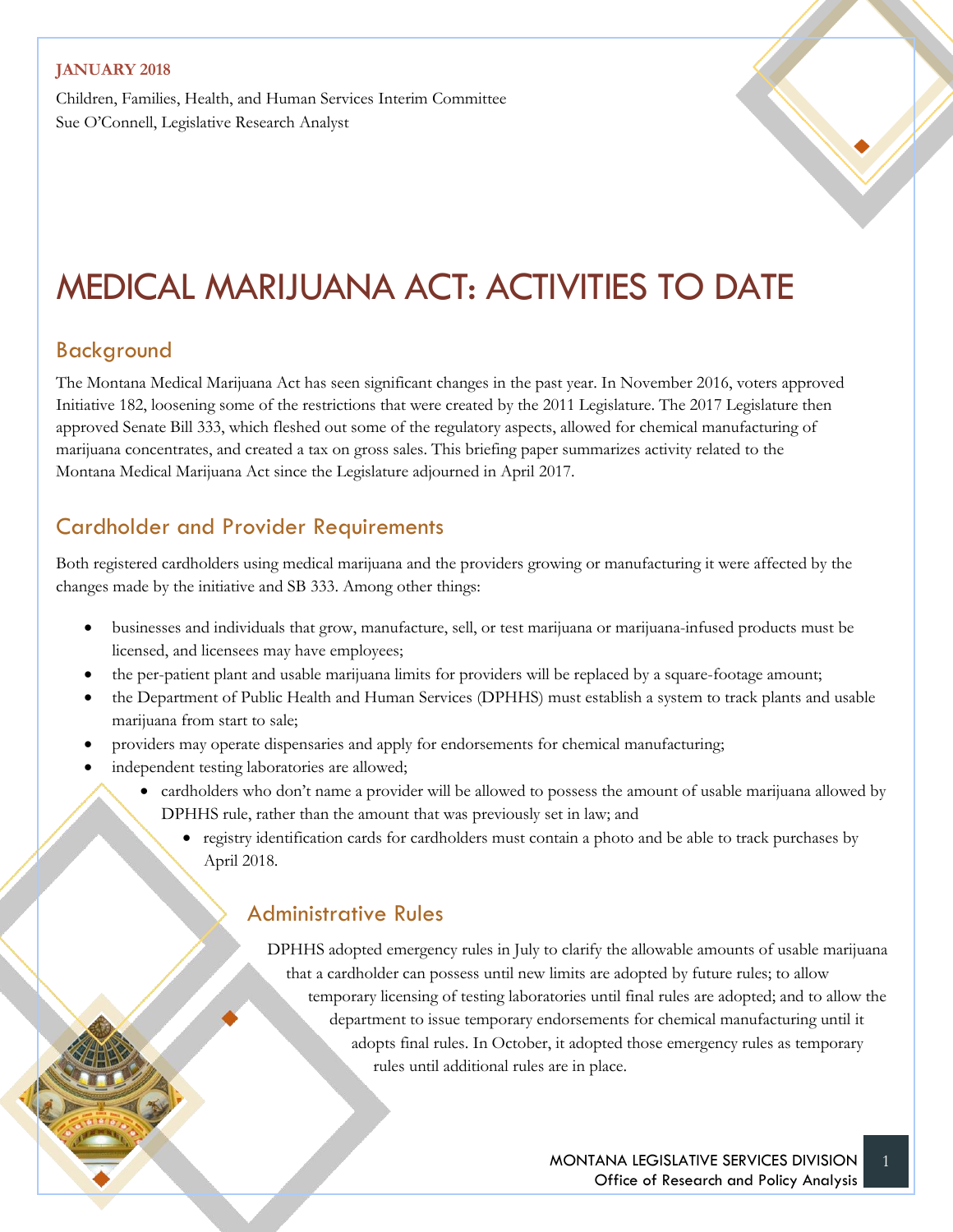On Nov. 9, the agency proposed rules to fully implement I-182 and SB 333. The proposed rules drew a wide range of public comment at a public hearing in November.

Among other things, the proposed rules would:

- allow a cardholder who has not named a provider to possess 1 ounce of usable marijuana, the same amount as allowed under current law;
- allow providers to have a canopy of 50 square feet of marijuana plants for every cardholder for whom they are growing marijuana, with a square foot measured horizontally starting from the outermost point of the mature flowering plant located at the farthest outside edge of a growing space;
- establish licensing requirements for providers, dispensaries, and testing labs;
- require licensees to use the inventory tracking system selected by DPHHS;
- require tracking of any plants that reach a height of 12 inches until the plant or marijuana it produces is sold;
- establish health, safety, and security requirements for premises at which marijuana is grown, manufactured, stored, and sold;
- establish labeling requirements for all products, including an indication of whether the product has been tested, the ingredients it contains, the type of extraction method and solvents used in processing the product if applicable, the amount suggested for use, and a variety of warnings about use;
- establish packaging requirements;
- require testing for cannabinoid levels, moisture content, certain microorganisms, heavy metals, solvents, and pesticides;
- establish requirements for transportation of marijuana and marijuana products; for disposal of marijuana waste, failed test samples and lots, and waste products generated by production and processing; and for recall of products considered to pose a health or safety risk; and
- require licensees to comply with all DPHHS inspections.

At the November public hearing, speakers raised a number of concerns over some aspects of the proposals. Oft-repeated concerns included the proposal to prevent anyone with a drug offense from working for a provider or lab, the requirement to pay for a permit for each employee a licensee hires, the number of required laboratory tests and their associated costs, the number of labeling requirements, and the overall costs of complying with the rules, using the tracking system, and paying yearly licensing fees.

## Tracking System

DPHHS initially indicated that it would solicit bids through a Request for Proposal to contract with a vendor that could provide the "seed-to-sale" tracking system required under SB 333. However, the agency instead has entered into an acquisition agreement for using the Marijuana Enforcement Tracking Regulation and Compliance system (Metrc). The system would be used for both the tracking system and for licensing purposes. State policy allows agencies to enter into information technology pilot projects for limited periods of time in order to test how well a potential IT system will work out for the purposes needed.

In November, DPHHS estimated the first-year implementation costs at \$600,000 for the tracking system and \$250,000 for the licensing system.

Metrc was developed by Franwell, a Florida-based company. The system "was specifically designed for government agencies in charge of legalized marijuana enforcement," according to the Metrc website, which lists as its customers programs in Alaska, Colorado, Maryland, Michigan, Nevada, Ohio, and Oregon.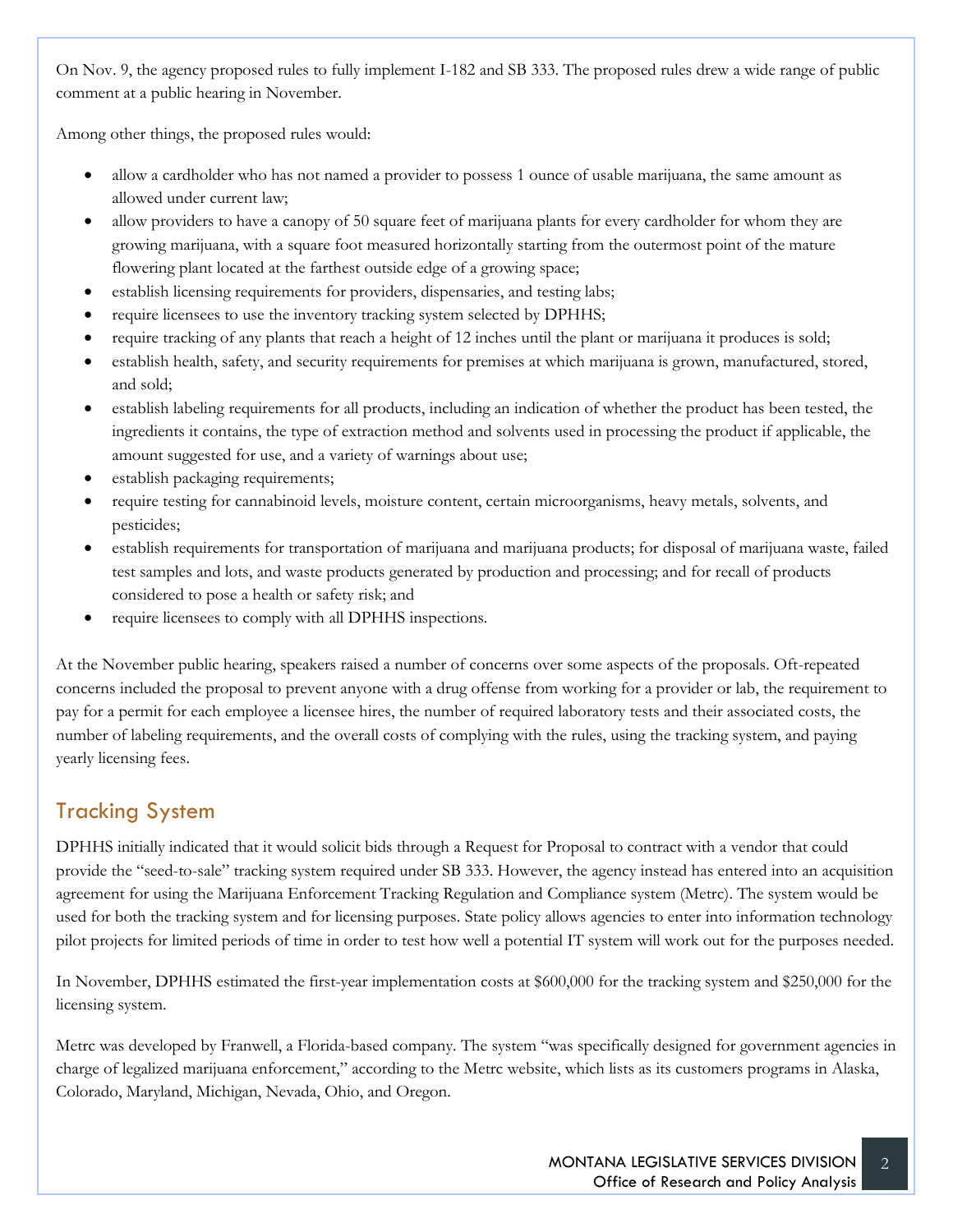#### Licensing and Registration Fees

I-182 set licensing fees for providers at up to \$1,000 a year for providers with 10 or fewer patients, \$5,000 a year for providers with more than 10 patients, and \$1,200 a year for testing laboratories. SB 333 changed the testing lab fee so that it's set in rule. The bill also required that DPHHS adopt rules for fees for dispensary licenses and chemical manufacturing endorsements.

DPHHS has not collected any licensing fees to date because it is not licensing providers until it adopts rules. Instead, it is continuing to register providers as allowed under the pre-initiative law and charging the \$50 annual registration fee that was in effect before the initiative passed.

The proposed rules contained the following annual fees for applications:

- \$2,000 for a testing laboratory license;
- \$500 for a dispensary license;
- \$500 for a chemical manufacturing endorsement; and
- \$50 per employee for an employee permit.

The rules would allow providers who also operate as marijuana-infused products provider to obtain a combined license for a fee of \$1,000 if they have 10 or fewer cardholders or \$5,000 if they have more than 10 cardholders.

The rules also would increase the cardholder fees. The fee for a registry identification card for a patient would increase from the current \$5 to \$30 a year, and cardholders would pay a \$10 fee to change providers.

DPHHS estimates the fees will raise about \$2.33 million, or about \$2.2 million more than the current fees bring in. The estimate is based on:

- licensing:
	- o 387 providers with 10 or fewer cardholders;
	- o 222 providers with more than 10 cardholders;
	- o 100 dispensaries; and
	- o four testing laboratories;
- issuing:
	- o 20,000 registry identification cards;
	- o 1,400 employee permits; and
	- o 137 chemical manufacturing endorsements; and
- handling 4,000 requests to change registry identification cards.

## Taxation of Gross Sales

SB 333 imposed a tax on the gross sales of marijuana and marijuana-infused products sold by licensed providers. The tax is 4% during the current fiscal year and will decrease to 2% on July 1, 2018. The tax must be paid every three months. The requirement went into effect on July 1, 2017, and the first quarterly payments were due on Oct. 15.

As of Nov. 15, the Department of Revenue had collected \$395,251 in first-quarter taxes from 434 providers, or about 71% of the registered providers. Most of the providers paid the tax through their bank accounts; about \$58,000 was paid in cash. The tax payments represented gross sales of between \$9.5 million and \$10 million during the three-month period.